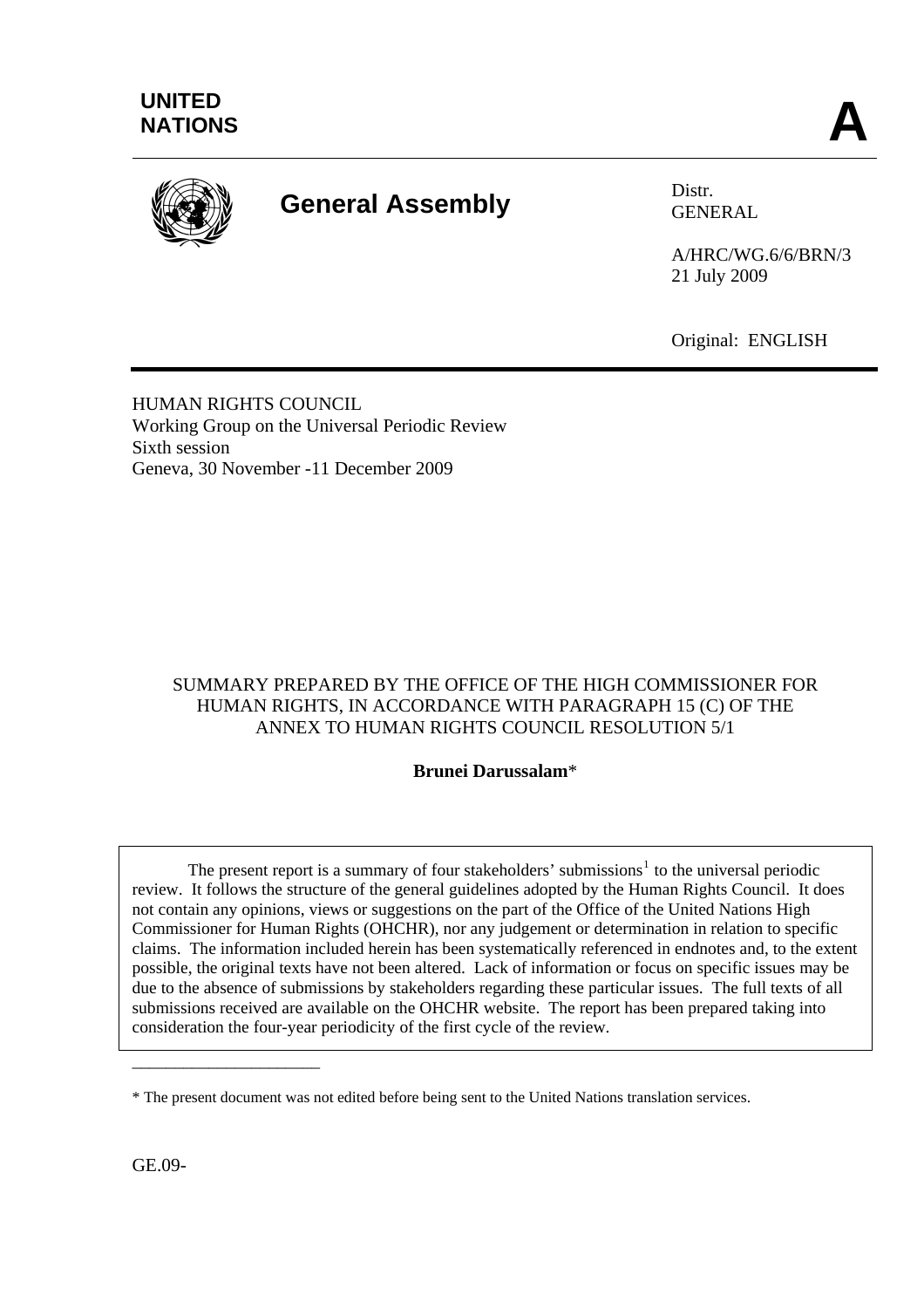# **I. BACKGROUND AND FRAMEWORK**

#### **A. Scope of international obligations**

1. Amnesty International (AI) noted that Brunei Darussalam has not ratified the core International Labour Organisation Conventions, including Conventions 87 and 98 on the freedom of association and collective bargaining, Conventions 29 and 105 on the elimination of forced and compulsory labour, Conventions 100 and 111 relating to the elimination of discrimination in respect of employment and occupation, and Convention 138 on the abolition of child labour.<sup>[2](#page-6-1)</sup> It recommended ratifying the seven core ILO Conventions and repealing or amending Brunei's domestic labour laws to ensure compliance with them.<sup>[3](#page-6-1)</sup>

2. AI noted Brunei's reservations to articles 14, 20 and 21 of the Convention on the Rights of the Child, on the grounds that these articles may be contrary to the Constitution of Brunei Darussalam and the principles of Islam, the official religion of Brunei. It also noted reservations to sections of articles 9 and 29 of the Convention on the Elimination of All Forms of Discrimination Against Women, on the same grounds. $4$  AI called on Brunei to remove all its reservations to both Conventions.<sup>[5](#page-6-1)</sup>

3. Furthermore, AI called on Brunei to ratify the International Covenant on Civil and Political Rights, the International Covenant on Economic, Social and Cultural Rights, the Convention against Torture and Other Cruel, Inhuman or Degrading Treatment or Punishment, the International Convention on the Protection of the Rights of All Migrant Workers and Members of Their Families, the 1951 United Nations Convention Relating to the Status of Refugees, and its 1967 Protocol, the Rome Statute of the International Criminal Court and implement it in national law, and to accede to the Agreement on the Privileges and Immunities of the International Criminal Court and implement it in national law.[6](#page-6-1)

#### **B. Constitutional and legislative framework**

| N/A |                                                  |
|-----|--------------------------------------------------|
|     | C. Institutional and human rights infrastructure |
| N/A |                                                  |
|     | D. Policy measures                               |
| N/A |                                                  |

#### **II. PROMOTION AND PROTECTION OF HUMAN RIGHTS ON THE GROUND**

# **A. Cooperation with human rights mechanisms**

N/A

# **B. Implementation of international human rights obligations**

#### **1. Equality and non discrimination**

4. The Institute on Religion and Public Policy (IRPP) noted that the Government issues identity cards which include a person's ethnic identity. This identity is often used to determine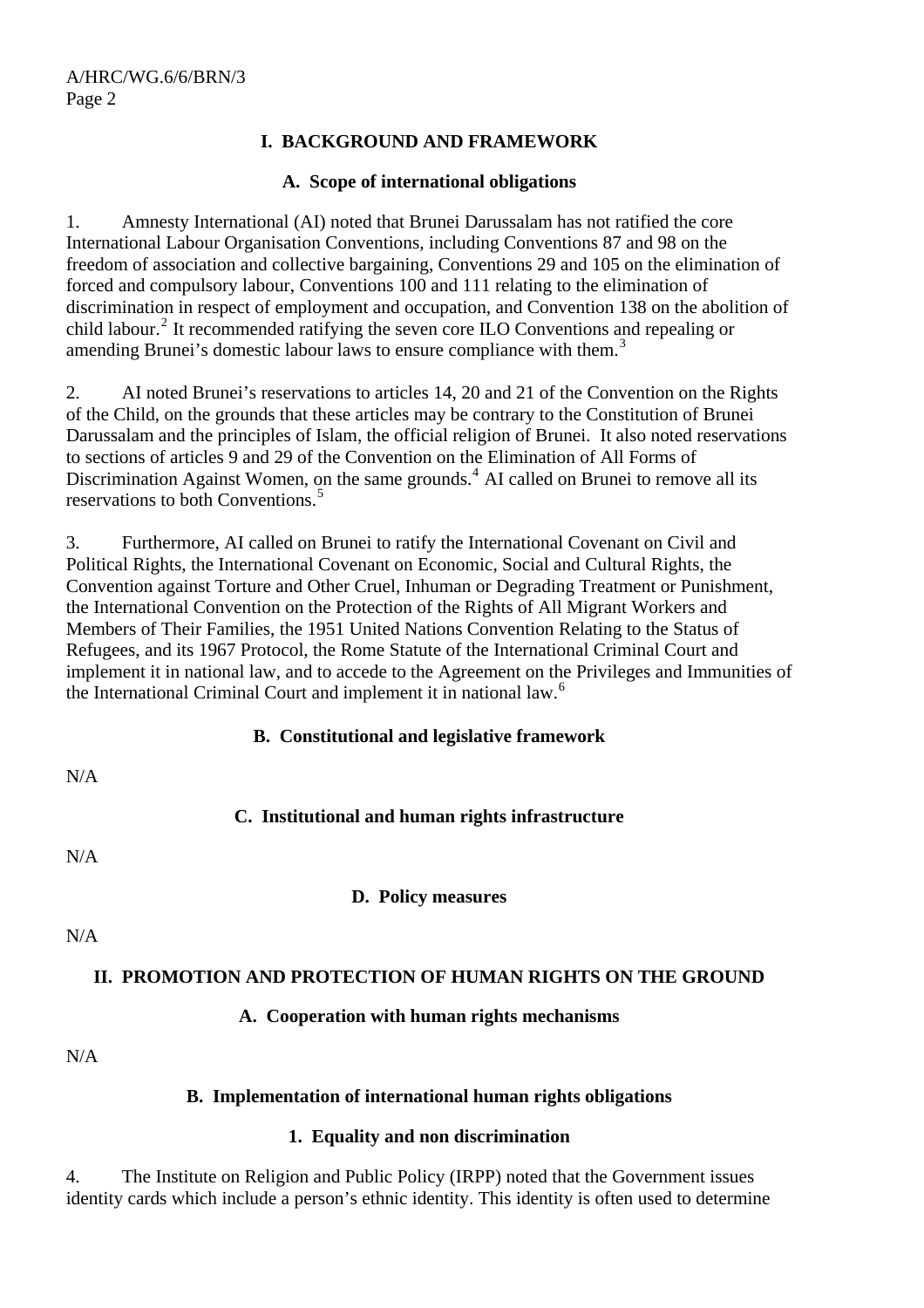religion and hence whether or not that person is subject to Shari'a law. It called on the Government to stop issuing such cards.<sup>[7](#page-6-1)</sup>

## **2. Right to life, liberty and security of the person**

5. AI noted that Brunei Darussalam is an abolitionist country in practice. While the death penalty is provided for by various legal provisions, including the Penal Code, the Internal Security Act 1982, the Misuse of Drugs Enactment 1978 as amended by the Emergency (Misuse of Drugs) Amendments Order 1984, the Criminal Procedure Code 1951 and the Public Order Act 1983, the last execution was carried out in 1957. Among the offences punishable by death are murder, drug trafficking and the unlawful possession of firearms and explosives.<sup>[8](#page-6-1)</sup> AI recommended that Brunei permanently abolish the death penalty in line with General Assembly resolution 62/149 of 18 December 2007; repeal or amend the Penal Code, Internal Security Act 1982, the Misuse of Drugs Enactment 1978 as amended by the Emergency (Misuse of Drugs) Amendments Order 1984, Criminal Procedure Code 1951 and the Public Order Act 1983 so as to replace the death penalty with other penalties, which do not include cruel, inhuman or degrading punishments.<sup>[9](#page-6-1)</sup>

6. Noting that Brunei's Penal Code with regards to rape stipulates that "sexual intercourse by a man with his own wife, the wife not being under thirteen years of age, is not rape," AI said this amounts to legalisation and legitimization of marital rape, including the rape of children, in flagrant violation of international human rights law. It added that the offence of rape is confined to acts against women and girls, thus providing no protection for men and boy victims of rape.<sup>[10](#page-6-1)</sup> AI recommended that Brunei revise Section 375 of the Penal Code so as to criminalise all acts of rape without exception and irrespective of the marital status and gender of the victim.<sup>[11](#page-6-1)</sup>

7. The Global Initiative to End All Corporal Punishment of Children (GIEACPC) noted that corporal punishment is lawful in the home, in schools, and in penal institutions as a disciplinary measure and not prohibited in alternative care settings. GIEACPC further noted that corporal punishment can be used in the penal system as a sentence for a crime. For instance, males aged 7 – 17 may be sentenced to be whipped up to 18 strokes for a wide range of offences under the Penal Code and other laws. The Children and Young Persons Order would allow such a sentence to be passed only by the High Court. GIEACPC highlighted the concerns of the Committee on the Rights of the Child on corporal punishment and its recommendations for explicit prohibition in the home, schools and institutions, and as a sentence of the courts.<sup>[12](#page-6-1)</sup> AI also recommended that Brunei repeal or amend all provisions in domestic laws which provide for caning, whipping or any other cruel, inhuman or degrading punishment.<sup>[13](#page-6-1)</sup>

8. AI noted that migrant workers who overstay beyond the expiry of their visa are regularly imprisoned and caned or whipped under Sections 6 or 15 of the Immigration Act of 1956. According to AI, amendments to the Immigration Act in 2005 made caning mandatory for certain immigration offences such as illegal entry, overstaying after the expiry of travel documents or being undocumented. It also stated that there were numerous arrests of undocumented migrant workers and those overstaying their visas were jailed and/or whipped.<sup>[14](#page-6-1)</sup> AI recommended that Brunei Darussalam repeal or amend all provisions in the Immigration Act which criminalise migrant workers for administrative offences so as to allow imprisonment only in extraordinary, narrowly defined circumstances.<sup>[15](#page-6-1)</sup>

9. AI noted that the Internal Security Act allows an individual to be held without charge or trial for a period of up to two years and this is renewable indefinitely. According to AI, this law effectively allows the Government to detain individuals indefinitely on the basis of the Home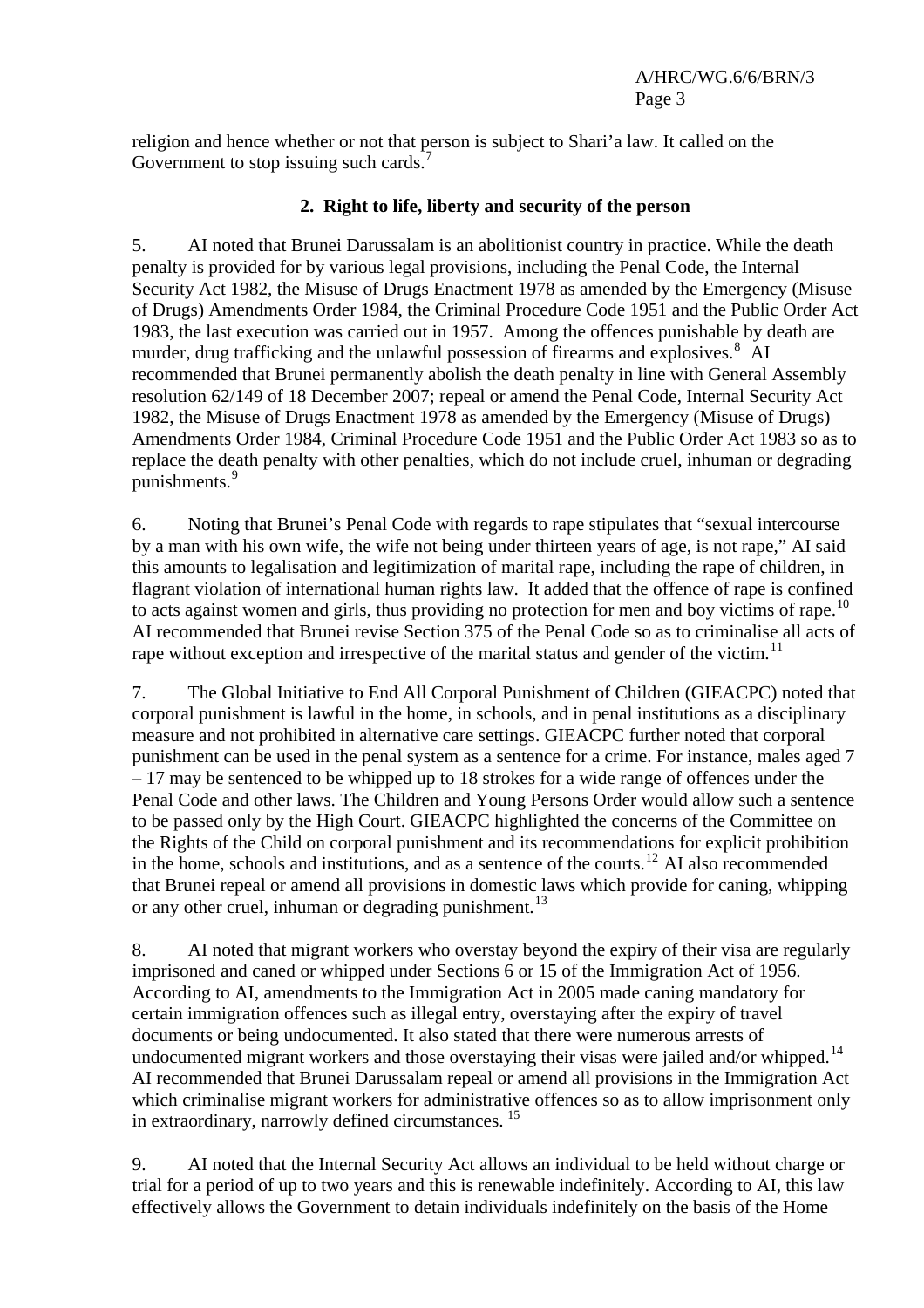#### A/HRC/WG.6/6/BRN/3 Page 4

Minister's directive alone.<sup>[16](#page-6-1)</sup> It recommended repealing or amending the Internal Security Act so as to abolish all forms of administrative detention currently contained therein.<sup>[17](#page-6-1)</sup>

# **3. Right to privacy, marriage and family life**

10. The International Lesbian, Gay, Bisexual, Trans and Intersex Association (ILGA), ILGA-Europe, ILGA-Asia, the International Gay and Lesbian Human Rights Commission and ARC International in a joint statement noted that Brunei Darussalam maintains criminal sanctions against "carnal intercourse against the order of nature," and such provisions are often applied to criminalise sexual activity between consenting adults.<sup>[18](#page-6-1)</sup> AI added that these provisions allow for discrimination against lesbians, gays, bisexuals and transsexuals.[19](#page-6-1) ILGA recommended that the Human Rights Council urge Brunei to bring its legislation into conformity with international human rights standards by repealing all provisions which criminalise "carnal intercourse against the order of nature or other sexual activity between consenting adults".<sup>[20](#page-6-1)</sup>

11. The Institute on Religion and Public Policy (IRPP) noted that marriage between Muslims and non-Muslims is prohibited; non-Muslims must convert to Islam if they wish to marry a Muslim.<sup>[21](#page-6-1)</sup>

#### **4. Freedom of religion or belief, expression, association and peaceful assembly, and right to participate in public and political life**

12. The IRPP stated that while the Constitution provides protections for religious minorities, the status of religious freedom in Brunei is poor and the Government favours Islam at the expense of other religions. Several ministerial posts and other government positions are reserved exclusively for Shafi'i Muslims.<sup>[22](#page-6-1)</sup>

13. IRPP added that non-Muslims face a wide array of prohibitions and restrictions that negatively affect the status of religious freedom. All non-Shafi'i religious groups are required to register and provide the names of members, and an application can be refused for any reason.<sup>[23](#page-6-1)</sup> The Government prohibits proselytization by all non-Shafi'i Muslim groups. It restricts and censors the availability of religious material for non-Shafi'i Muslims. The importation of spiritual and reaching material, including the Bible, is banned. Construction of new religious facilities for non-Shafi'i Muslims has been severely restricted limiting the abilities of these groups to conduct their religious services. Permission to construct new shrines, temples and churches has been denied and the Government enforces zoning laws that prohibit the use of private residences for religious ceremonies.<sup>[24](#page-6-1)</sup> The Ministry of Education prohibited the teachings of other religious traditions as well as "comparative religious studies" and it requires teachings on Islam which follow a state designated curriculum.<sup>[25](#page-6-1)</sup>

14. According to IRPP, non-Muslims are required to wear a head covering as part of their uniform in government schools and institutions of higher learning. Non-Muslim teachers have also been pressured into wearing Muslim head scarves.<sup>[26](#page-6-1)</sup>

15. It noted that the Government has banned several religious groups which it considered deviant. It added that Christians in particular were subject to harassment by state agencies and officials, and church members are believed to be subject to periodic surveillance.<sup>[27](#page-6-1)</sup> The Government, according to IRPP, takes measures to prevent the distribution and sale of any item that features images of undesirable or religious symbols. Government authorities censor magazine articles depicting such symbols.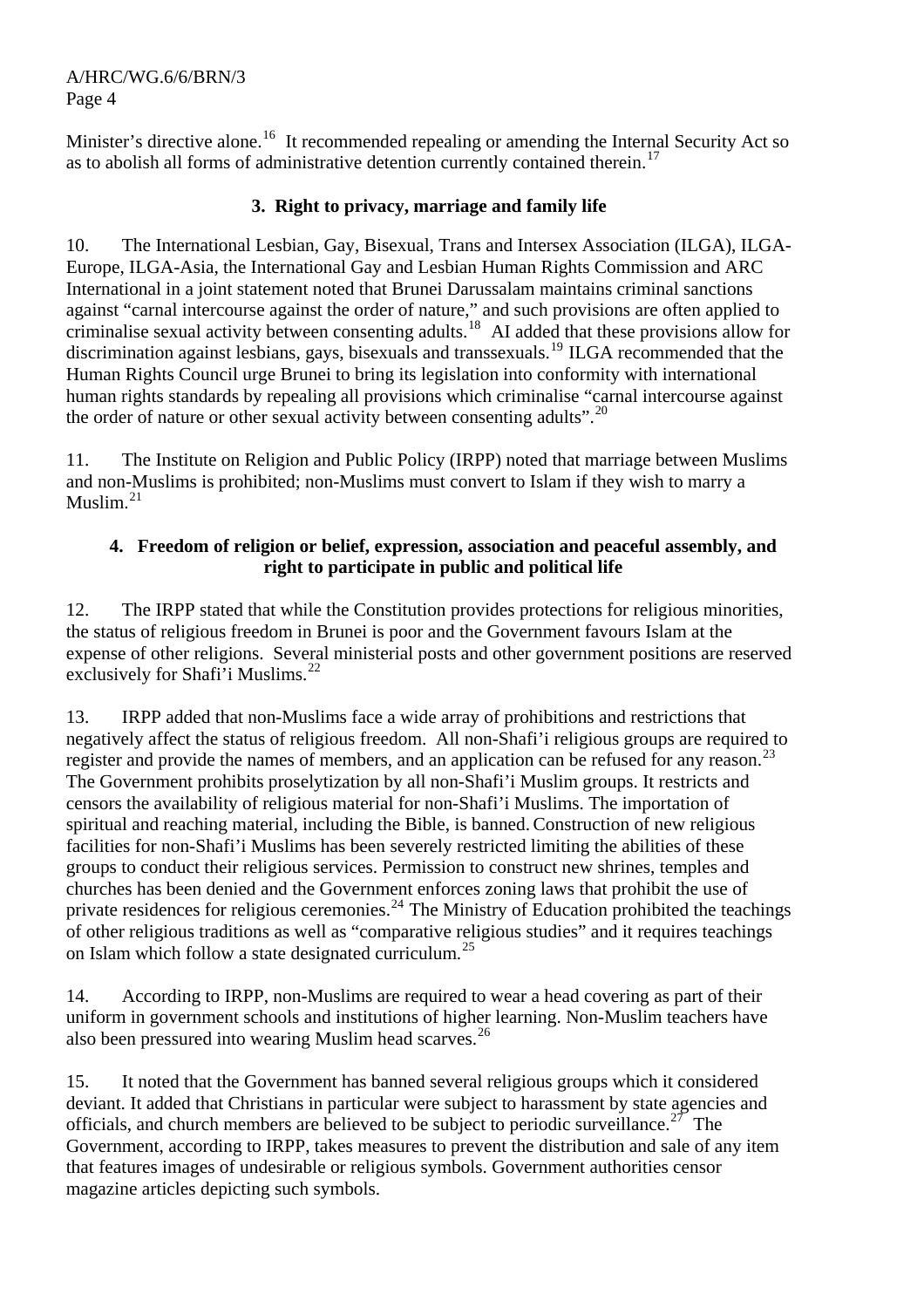16. IRPP stated that Muslims face restrictions as well. While Muslims may legally convert to another religion, they must obtain permission from the Ministry of Religious Affairs to do so.<sup>[28](#page-6-1)</sup>

17. The Government of Brunei must, IRPP stressed, reverse the bans on groups which it considers deviant. Discriminatory practices against Christians and others such as the censorship of magazine articles and the ban on the importation of religious literature must be lifted. Permits must be issued for the construction of new religious facilities for minority religious communities. The Sultan must end his interference with the operation of the Muslim community in Brunei. The blatant favouritism for Shafi'i Islam at the expense of all other religious communities must be stopped. Ministerial posts restricted to certain individuals must be removed as well, it added. $^{29}$  $^{29}$  $^{29}$ 

18. AI noted that under section 3(5) of the Newspapers Act, the Minister of Human Affairs has the sole discretionary power to grant or deny annual publishing permits to newspapers, and that his decisions are not subject to appeal or judicial review. Publishing without a license can result in a fine or three years in jail, and authorities have powers to shut down newspapers without showing cause. Section 7 of the Act, AI noted, allows the Minister of Home Affairs to charge printers, publisher, editors and writers who "maliciously published any false news" with a crime punishable by a fine, three years in jail, or both. AI added that the Act also grants the government absolute power to bar the distribution of foreign periodicals in Brunei, and that it severely restricts the right to freedom of information in Brunei.<sup>[30](#page-6-1)</sup>

19. AI cited the Sedition Act as further restricting freedom of expression. The Act makes it an offence to criticise the Sultan or the royal family, "to raise discontent or disaffection amongst the inhabitants of Brunei Darussalam" or "to promote feelings of ill-will and hostility between different classes of the population of Brunei Darussalam". AI stated that these provisions are vague and may be interpreted widely, exposing individuals and the media to prosecution for peacefully exercising their right to freedom of expression. The Act also makes it a punishable offence to have in one's possession a "seditious" publication.<sup>[31](#page-6-1)</sup> It cited the arrest in 2007 of three persons, who were subsequently sentenced to one year in prison and fined under the Sedition Act for distributing a satirical video clip depicting immediate members of the royal family via mobile telephone. The three were released for good behaviour after serving eight months in prison.<sup>[32](#page-6-1)</sup>

20. AI added that there are restrictions to freedom of assembly under the emergency laws implemented in 1962. According to the Societies Order 2005, public gatherings of 10 or more persons, irrespective of their purpose, require a government permit or advance approval, and police have the authority to stop any unauthorised assembly. Police may also arrest individuals without a warrant under the same Order.

21. AI said there were no registered civil society organizations dealing directly with human rights in Brunei. The government may also suspend the activities of a registered NGO if it deems such an act in the public interest. The law gives the Registrar of Societies wide powers to refuse registering a society, or if already registered, declare it unlawful should he believe that "the society is being used or is likely to be used for any unlawful purpose or for any purpose prejudicial to or incompatible with the peace, public order, security or public interest of Brunei Darussalam". The final decision of the Sultan with regard to this is not subject to any form of judicial review. [33](#page-6-1)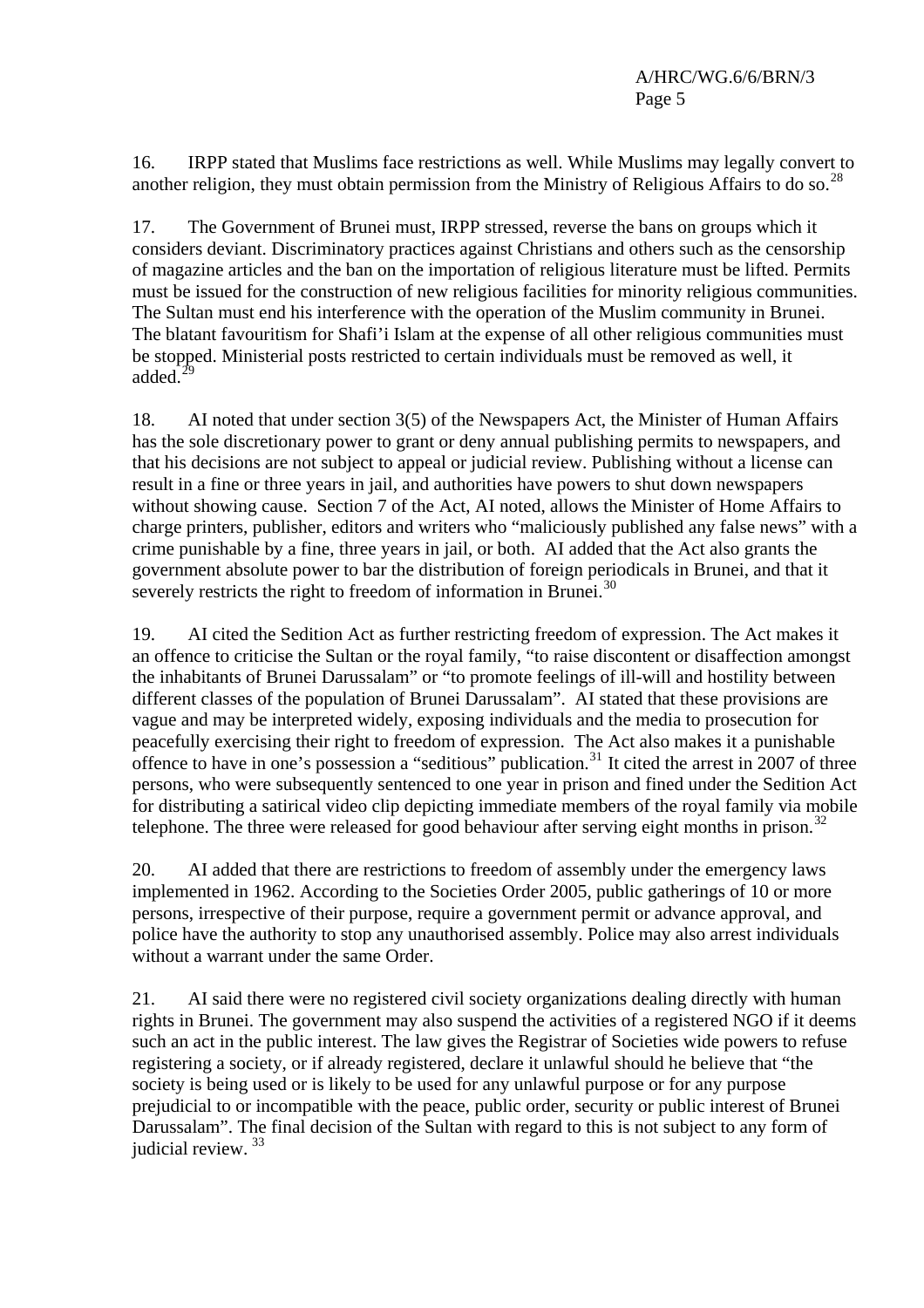A/HRC/WG.6/6/BRN/3 Page 6

22. AI recommended repealing or amending the Sedition Act and the Newspaper Act 1958, to ensure that they respect and protect the right to freedom of expression in accordance with international human rights standards. It also recommended repealing or amending the Societies Order to ensure that it does not violate the right to peaceful association or assembly.<sup>[34](#page-6-1)</sup>

#### **III. ACHIEVEMENTS, BEST PRACTICES, CHALLENGES AND CONSTRAINTS**

N/A

#### **IV. KEY NATIONAL PRIORITIES, INITIATIVES AND COMMITMENTS**

N/A

#### **V. CAPACITY-BUILDING AND TECHNICAL ASSISTANCE**

N/A

*Notes* 

 $\overline{a}$ 

*Civil society* 

| AI             | Amnesty International*, London, United Kingdom                                       |
|----------------|--------------------------------------------------------------------------------------|
| <b>GIEACPC</b> | Global Initiative to End All Corporal Punishment of Children                         |
| ILGA           | Joint Submission submitted by International Lesbian, Gay, Bisexual, Trans and        |
|                | Intersex Association (ILGA), ILGA-Europe <sup>*</sup> , ILGA-Asia, International Gay |
|                | and Lesbian Human Rights Commission, and ARC International                           |
| <b>IRPP</b>    | Institute on Religion and Public Policy, Washington, United States of America        |

 $^{2}$  AI, p.4  $3$  AI, p.6  $^{4}$  AI, p.4  $<sup>5</sup>$  AI, p.6</sup>  $^{6}$  AI, p.6  $<sup>7</sup>$  IRPP, paras. 15-16</sup>  $^{8}$  AI, p. 3.  $^{9}$  AI, p. 6.  $^{10}$  AI, p.5  $^{11}$ AI, p.6  $^{12}$  GIEACPC, p. 2.  $^{13}$  AI, p. 6.  $^{14}$  AI, p. 3.  $^{15}$  AI, p. 6.  $^{16}$  AI, p. 3.  $^{17}$  AI, p. 6.  $18$  ILGA, p. 1  $^{19}$  AI, p.5  $\,$  $20$  ILGA, p. 2  $21$  IRPP, para. 8.  $22$  IRPP, para. 1.  $23$  IRPP, para. 7

<sup>&</sup>lt;sup>1</sup> The stakeholders listed below have contributed information for this summary; the full texts of all original submissions are available at: [www.ohchr.org.](http://www.ohchr.org/) (One asterisk denotes a non-governmental organization in consultative status with the Economic and Social Council.